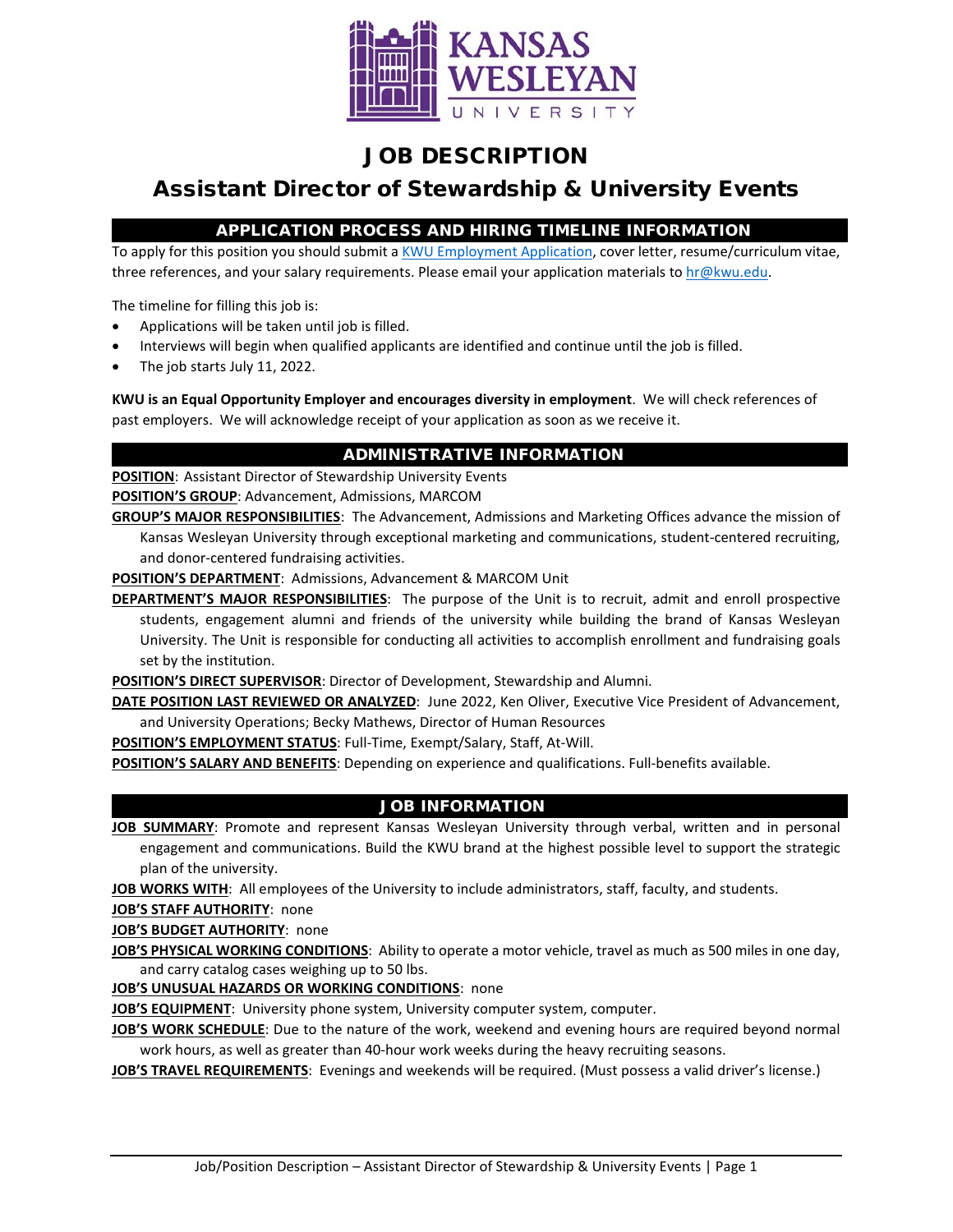## JOB DUTIES AND PERFORMANCE STANDARDS

#### **JOB'S ESSENTIAL DUTIES:**

#### **University Events and Campus Visits (50%)**

- Assist in the organization of major university events including but not limited to advancement, alumni, admissions, athletic, fine arts, academic special lectures, and presidential level events.
- Organize and deliver a high productive Ambassadors program including call campaigns for advancement and admissions
- Assist the Campus Visit Coordinator for all daily campus visits as needed
- Will plan a significant role in Homecoming, Spring Alumni Weekend, Move-In Days, Coyote Enrollment Days, NWTY, Coyote Cup, Christmas By Candlelight, Pioneer Society Events and many other university and alumni events.
- Other activities and events as assigned

#### **Advancement Duties (25%)**

- Assist in donor stewardship, engagement, and development
- Assist in annual giving
- Assist in community outreach

#### **MARCOM Duties (20%)**

- Develop and draft electronic monthly alumni newsletter
- Develop and draft electronic monthly employee newsletter
- Develop and draft electronic monthly parent newsletter
- Assist in drafting in other materials and feature stories as requested
- Assist staff as assigned.

#### **Other University Duties (5%)**

• Assist in other duties to support the daily and strategic organization and deliverables of the university.

#### **JOB'S PERFORMANCE MEASURES**:

- 1. Personal growth, as seen in making mature business decisions, organizational skills, and utilization of time.
- 2. Demonstrating initiative and creative thinking in an effort to assist and improve the daily flow of responsibilities for the department as a whole.

#### JOB QUALIFICATIONS

#### **EDUCATION**:

- MINIMUM REQUIRED: Bachelor's Degree
- PREFERRED: Master's Degree

#### **CERTIFICATIONS AND LICENSES**:

- MINIMUM REQUIRED: NONE
- PREFERRED: NONE

#### **WORK EXPERIENCE**:

- MINIMUM REQUIRED:
	- 1 to 3 years related professional work experience in higher education or similar customer service capacity.